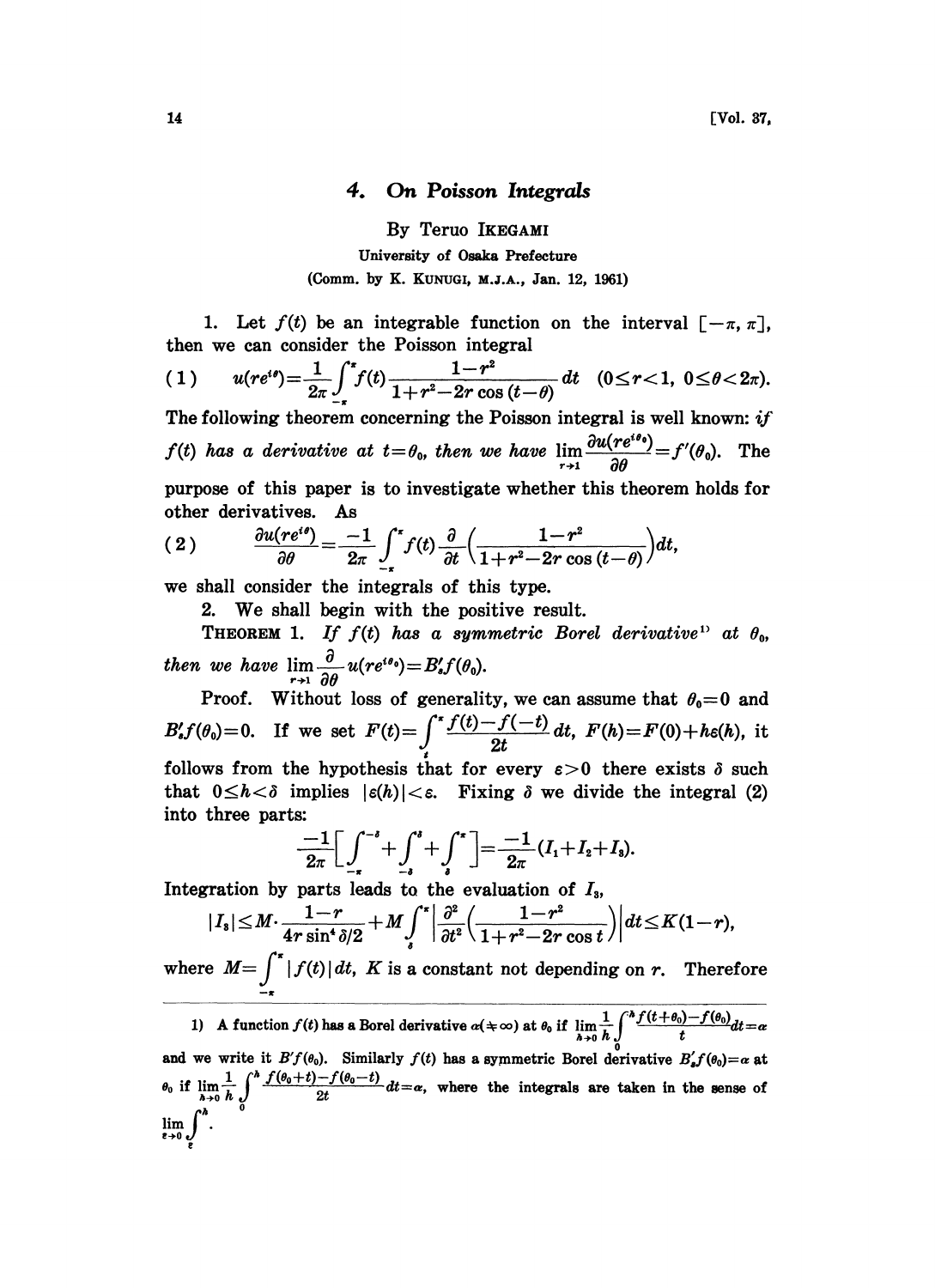$\lim_{r \to 1} I_3 = 0$ , similarly  $\lim_{r \to 1} I_1 = 0$ . As for  $I_2$ , setting  $P_r(t) = \frac{1 - r^2}{1 + r^2 - 2r \cos t}$  $I_2 = \int_0^s \frac{f(t) - f(-t)}{2t} 2t \frac{\partial}{\partial t} P_r(t) dt$  $= F(\delta) \frac{4r(1-r^2)\delta\sin\delta}{(1+r^2-2r\cos\delta)^2} + \int^s F(t) \frac{\partial}{\partial t} \Big(2t \frac{\partial}{\partial t} P_r(t)\Big) dt$  $=o(1)^{2)}+\int^{s}F(0)\frac{\partial}{\partial t}\Big(2t\frac{\partial}{\partial t}P_{r}(t)\Big)dt+\int^{s}t\varepsilon(t)\frac{\partial}{\partial t}\Big(2t\frac{\partial}{\partial t}P_{r}(t)\Big)dt.$ 

The second term is  $o(1)$ , and the last term  $I'_2$  is divided into two  $I_2'=\int^s\!\!2\varepsilon(t)\;t\frac{\partial}{\partial t}\;P_\tau(t)dt+\int^s\!\!2\varepsilon(t)\;t^2\frac{\partial^2}{\partial t^2}\;P_\tau(t)dt.$ terms: Since  $\int_{0}^{t} \left| t \frac{\partial}{\partial t} P_r(t) \right| dt$ ,  $\int_{0}^{t} \left| t^2 \frac{\partial^2}{\partial t^2} P_r(t) \right| dt$  are bounded in r, we can see

 $|I'_2| \leq \varepsilon K_1$ , where  $K_1$  is a constant not depending on r. Collecting the results we have  $\lim_{r\to 1} \frac{\partial u(r)}{\partial \theta} = 0 = B'_s f(0)$ . Q.E.D.

Instead of the Borel derivative, if we take up the approximate derivative<sup>3</sup> this theorem does not hold in general. For example, let  $f(t)$  be defined in  $[-\pi, \pi]$  as follows:

$$
f(t) = \begin{cases} 1 & \text{for } t \in I_n = [1/2^n, 1/2^n + 1/4^n], n = 1, 2, \cdots, \\ 0 & \text{for } t \in [-\pi, \pi] - \bigcup_{i=1}^n I_n, \end{cases}
$$

 $f(t)$  is approximately derivable at  $t=0$  and  $f'_{ap}(0)=0$ ,<sup>3</sup> but  $\overline{\lim_{r\to 1}}\frac{\partial u(r)}{\partial \theta}>0$ . In fact if we set  $r_n=1-1/2^n$   $(n=1,2,\cdots),\frac{\partial u(r_n)}{\partial \theta}$  always exceed  $(5\pi^3)^{-1}$ .

In the preceding section we have studied that the approximate 3. derivative is too weak to restrict the boundary behaviour of  $\frac{\partial u}{\partial \theta}$ . Now we are faced with the problem, how can we expect the positive result in this direction? As a trial, we shall define a new derivative which is based on an approximate derivative but has an order.

Let  $x_0$  be a real number, E be a set of real numbers and  $\alpha \geq 1$ . Setting  $I_h = [x_0, x_0 + h]$   $(I_h = [x_0 + h, x_0])$  for  $h > 0$   $(h < 0)$ , if we have lim mes.  $(E \cdot I_h)/(\text{mes. } I_h)^a = 0$  then we shall call  $x_0$  is a right-hand (lefthand) point of dispersion of order  $\alpha$  for a set E. If  $x_0$  is simultaneously a right-hand and a left-hand point of dispersion of order  $\alpha$  for E, it is called merely a point of dispersion of order  $\alpha$  for  $\alpha$  set E. Given a finite measurable function  $f(t)$ , for  $\varepsilon > 0$  and for  $\tau$  we shall set  $E(\varepsilon, \tau; x_0) = E\left[x; \left|\frac{f(x) - f(x_0)}{x - x_0}\right| - \tau\right] \ge \varepsilon$ . For every  $\varepsilon > 0$ , if  $x_0$  is

<sup>2)</sup> This notation means that this term tends to zero as  $r \rightarrow 1$ .

<sup>3)</sup> Cf. S. Saks: Theory of the Integral, pp. 218-220.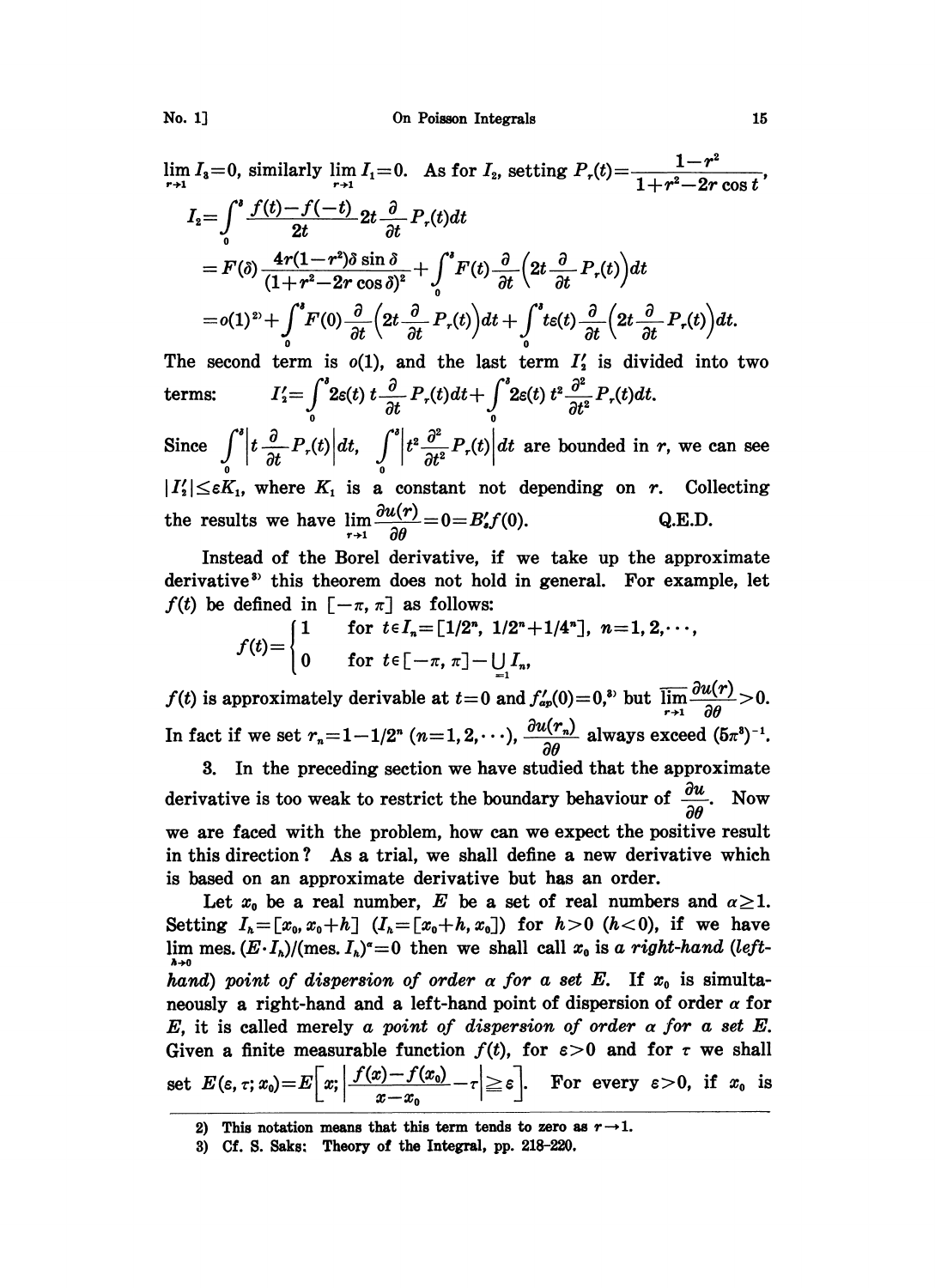## 16 T. IKEGAMI [Vol. 37,

a point of dispersion of order  $\alpha$  for  $E(\varepsilon, \tau; x_0)$ , we shall say  $\tau$  is the approximate derivative of order  $\alpha$  of  $f(x)$  at  $x_0$  and denote it  $\tau = f_{ap}^{[x]}(x_0)$ .

Obviously if  $f(x)$  is derivable in the usual sense at  $x_0$  then  $f'(x_0)$  $=f_{\alpha}^{[\alpha]}(x_0)$  for every  $\alpha \geq 1$ , and if  $f(x)$  has an approximate derivative of order  $\alpha$  at  $x_0$  and  $\alpha \ge \alpha'$  then  $f(x)$  has an approximate derivative of order  $\alpha'$  at  $x_0$  and  $f_{ap}^{[a]}(x_0)=f_{ap}^{[a']}(x_0)$ , and finally the concept of an approximate derivative of order 1 coincides with that of the usual approximate derivative.

As for the relation between the above defined ordered approximate derivative and the Borel derivative we shall show the following example<sup>4</sup> which permits us, for every  $\alpha \geq 1$ , to construct a set of positive measure P and an integrable function  $F(x)$  such that there exists an approximate derivative of order  $\alpha$  at every point of P but there exists Borel derivative at no point of P.

We can assume that  $\alpha$  is a positive integer. For  $k=1, 2, \dots$ , we shall define the integer  $n_k$  in the following manner:

" $n_k$  is the minimum number n such that

 $1+1/2+1/3+\cdots +1/n > 2^{(2\alpha-1)k+\alpha}$ ".

Next, we shall make two groups of intervals in  $[0, 1]$  according to the following steps.

[1] we shall divide the interval [0, 1] into  $2n_1$  equal segments and denote the points of subdivision from left to right,  $c_1, c_2, \dots, c_{2m_1-1}$ . Denoting  $\delta_i$  the open interval of which center is  $c_i$  and has length  $1/8n_1$  and  $\delta'_i$  the open interval of the same center as  $\delta_i$  and of length  $(1/8n_1)^{\sigma}$ , we shall call the former the intervals of  $1^{st}$  group  $1^{st}$  class and the latter the intervals of  $1^{st}$  group  $2^{nd}$  class.

[2] Removing from [0, 1] all intervals of  $1^{st}$  group  $1^{st}$  class we divide each remaining intervals into  $2n<sub>2</sub>$  equal segments whose terminal points are  $c_{2n_1}, c_{2n_1+1}, \cdots$  As in [1] we describe two classes of intervals each of which has  $c_i$  as a center and is of length respectively  $1/32n_1n_2$  and  $(1/32n_1n_2)^{\sigma}$ , and call them respectively the intervals of  $2^{\text{nd}}$  $group\;1^{st}\;class\;and\;of\;2^{nd}\;group\;2^{nd}\;class.$ 

[3] In general, the intervals of  $k<sup>th</sup>$  group are defined in the following: removing the all intervals of  $1^{st}$  class up to  $(k-1)^{th}$  group we divide each remaining intervals into  $2n_k$  equal segments. The points of this subdivision are the centers of intervals of  $1<sup>st</sup>$  and of  $2^{nd}$  class, the former have length  $1/(2^{2k+1}n_1n_2\cdots n_k)$ , the latter  $1/(2^{2k+1}n_1n_2\cdots n_k)^{\alpha}.$ 

Proceeding as is shown in the above steps, we shall obtain the intervals of  $k^{\text{th}}$  group 1<sup>st</sup> class and 2<sup>nd</sup> class for every k. Removing from [0, 1] all the intervals of  $1<sup>st</sup>$  class of each group, we obtain a perfect

<sup>4)</sup> This is based on the example of Khintchine: A. Khintchine: Recherches sur la structure de fonctions mesurables, Fund. Math, 9, 233 (1927).